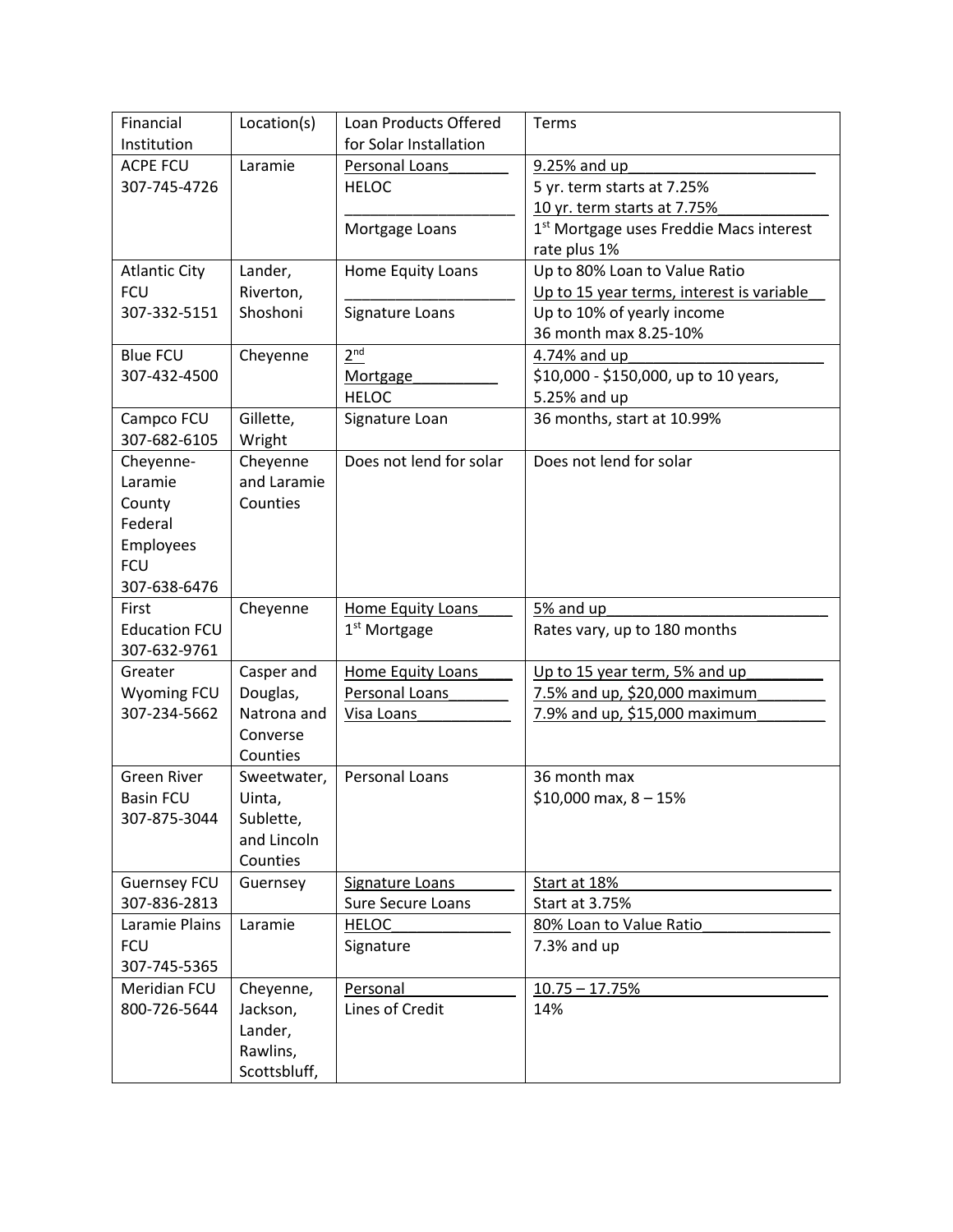|                              | Casper,<br><b>Rock Springs</b> |                             |                                                   |
|------------------------------|--------------------------------|-----------------------------|---------------------------------------------------|
| Pathfinder                   | Powell,                        | Secured                     | 4.75% and up, 5-6 years, amount depends           |
| <b>FCU</b>                   | Casper,                        |                             | on collateral                                     |
| 307-234-4271                 | Greybull                       | 2nd Mortgage                | Up to 15 year term, \$5,000 minimum, 5%<br>and up |
| Powell                       | Powell                         | Signature Loans             | Up to \$4,000, 12%                                |
| Schools FCU                  |                                |                             |                                                   |
| 307-764-6133                 |                                |                             |                                                   |
| <b>Reliant FCU</b>           | Casper,                        | Home Loan                   | Can add cost of installation into home loan       |
| 307-234-1429                 | Glenrock,                      |                             | as long as it is below max loan amount            |
|                              | Douglas,                       | Visa or Home Equity         | Up to \$15,000                                    |
|                              | Cody                           | Loan                        | Up to \$15,000                                    |
|                              |                                | <b>Collateralized Loans</b> |                                                   |
| Sheridan FCU<br>307-672-9518 | Sheridan                       | <b>Personal Loans</b>       | 9.9%                                              |
| Shyann FCU                   | Cheyenne                       | <b>Unsecured Loans</b>      | Great credit, 24 month at 8.5%,                   |
| 307-632-1226                 |                                |                             | 36 moth at 10.5%                                  |
|                              |                                |                             | Not great credit, 24 month at 15.55%              |
|                              |                                |                             | 36 month at 16.55%                                |
| Sunlight FCU                 | Cody,                          | Personal Loans              | Secured loans up to \$7500, 3.9% and up           |
| 307-672-9028                 | Powell,                        | (Would consider home        | Unsecured 10.5% and up                            |
|                              | Worland,                       | equity loan for solar)      | Could use a mix of secured and unsecured          |
|                              | Sheridan                       |                             | if installation and system is over \$7500         |
| Sweetwater                   | <b>Rock Springs</b>            |                             |                                                   |
| <b>FCU</b>                   |                                |                             |                                                   |
| 307-382-2227                 |                                |                             |                                                   |
| <b>Trona Valley</b>          | Green River,                   | Personal Loans              | Up to 48 months, 10.25 - 14.5%                    |
| <b>FCU</b>                   | Rock                           | Signature Loans             | $10 - 13.5\%$ up to 5 year draw period            |
| 307-875-9800                 | Springs,                       | Home Equity Loans           | 6.5% and up, up to 100% Loan to Value             |
|                              | Evanston,                      | <b>HELOC</b>                | 2.49% and up                                      |
|                              | Mountain                       |                             |                                                   |
|                              | View                           |                             |                                                   |
| UniWyo FCU                   | Laramie                        | Personal Loans              | 4-5 year term, starting at 8.74%                  |
| 307-721-5600                 |                                | Home Equity Loans           | 5 year starting at 3.49%                          |
|                              |                                |                             | 10 year starting at 4.74%                         |
|                              |                                | <b>HELOC</b>                | With A+ Credit Rating, start at Wall Street       |
|                              |                                |                             | <b>Journal Prime Rates</b>                        |
| Western Vista                | Cheyenne,                      | Home Improvement            | Refinance requires 2 years employment             |
| <b>FCU</b>                   | Casper                         | Loans                       | and tax information                               |
| 307-634-2197                 |                                |                             | Mid 4% to high 5%                                 |
| WyHy FCU                     | Cheyenne,                      | 2 <sup>nd</sup> Mortgage    | 5.05% and up                                      |
| 307-638-4200                 | Casper                         | <b>HELOC</b>                | 5.75% and up, up to 30 years                      |
| WyoCentral                   | Casper,                        | Signature                   | 8.5% Fixed                                        |
| <b>FCU</b>                   | Douglas,                       | <b>HELOC</b>                |                                                   |
| 307-234-5401                 | Glenrock                       |                             |                                                   |